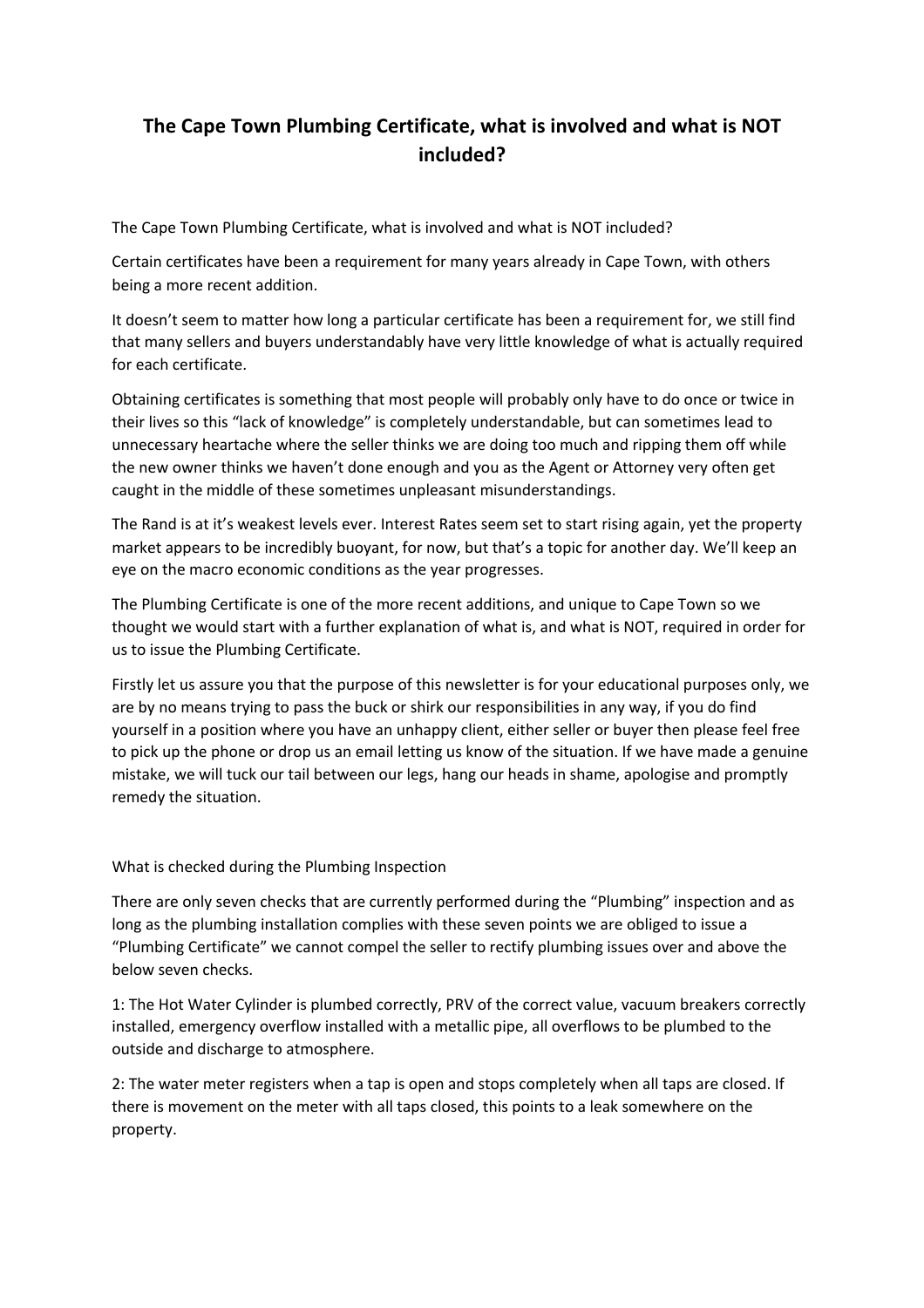3: None of the terminal water fittings leak, when they are in the OFF position, and they are correctly fixed in position.

4: No storm water is discharged into the sewerage system.

5: There is no cross connection between the potable supply and any grey water system which may be installed.

6: The private isolating valve is in place and functioning.

7: The water pipes in the plumbing installation are properly saddled.

Water usage versus wastage.

One of the primary purposes of the Water Installation Certificate is the prevention of water wastage, i.e. leaks or dripping taps in the supply pipes or system resulting in un-intended un-controlled usage.

Opening the tap is seen as intended usage. The purpose for which the water is used and the subsequent disposal of the used water falls outside the scope of the Water Installation Certificate.

Any fittings, fixtures or appliances connected to or placed under the tap or supply source are excluded from the certificate.

If we look at the above diagram the Certificate covers the thin blue supply pipes, the stop tap in the wall and the main tap above the sink, as long as there are no leaks in this system and all the items are properly and securely installed a Certificate can be issued.

The Certificate does not include the sink itself or any of the disposal pipes leading to the outside, these items could be blocked, broken and leaking, or even missing, and it will have no effect on the Certificate.

The "Plumbing Certificate".

The property industry has adopted the name "Plumbing Certificate" this is very misleading as it has very little to do with the overall state of the plumbing installation. The accurate name is the CERTIFICATE OF COMPLIANCE OF WATER INSTALLATION in accordance with the City of Cape Town bylaws.

The purpose of the Cape Town water certificate by-laws are to:

Prevent water wastage, there should be no leaks in the system from the incoming supply on your property up to and including the taps/outlets when in the OFF position.

Reduce unnecessary load on our sewerage system. No rain water may be disposed of in the sewerage system.

Prevent grey water from mixing with the potable supply. Naturally we wish to keep our fresh drinking water safe to drink.

Ensure the correct and safe installation of the geyser. High pressure geysers pose a a possible explosion risk if faulty or incorrectly installed.

Ensure the water meter works correctly.

What is NOT included in the "Plumbing Certificate".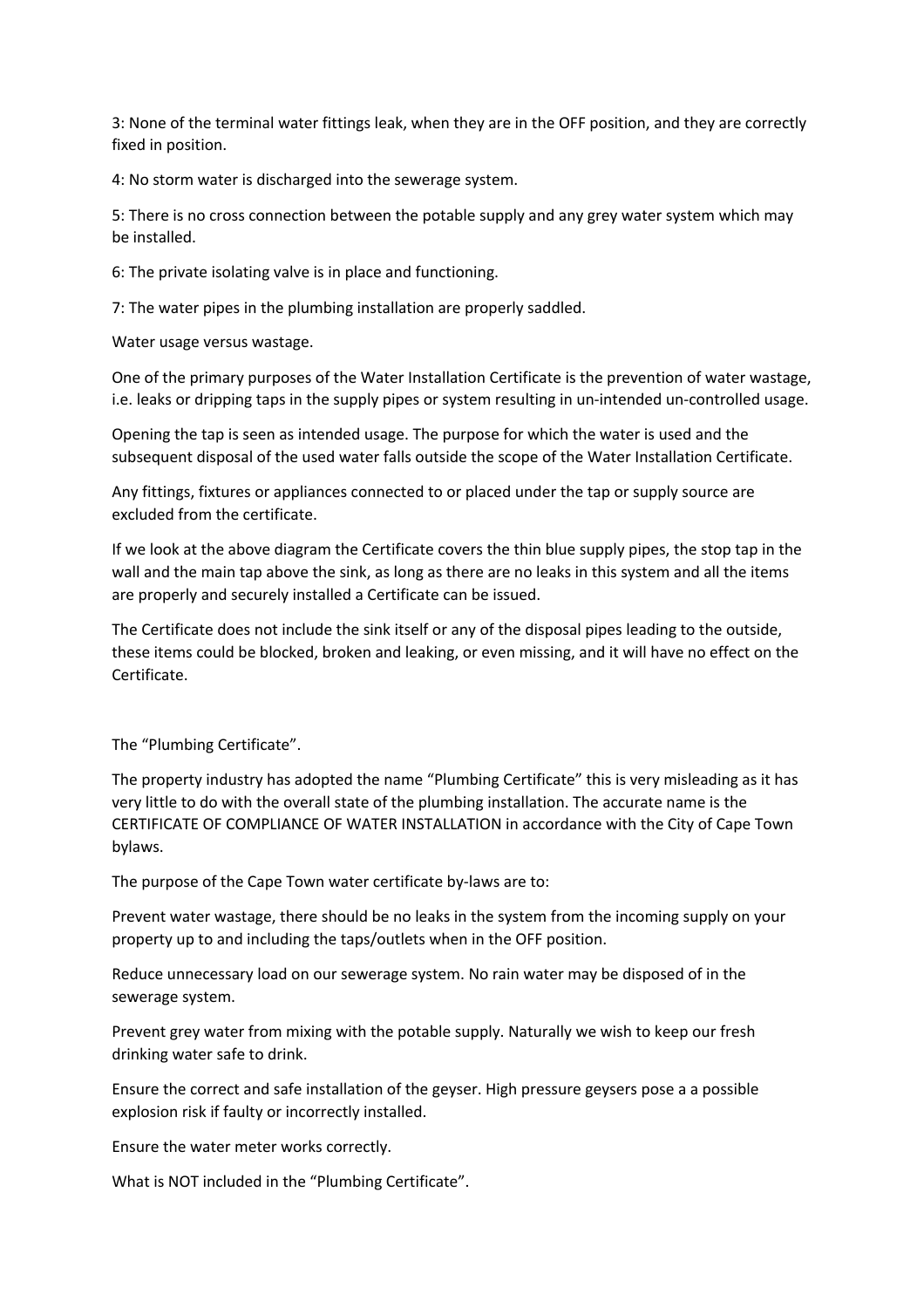We do have the occasional seller taking umbrage to certain issues that require rectification or the cost thereof, but we generally find that we receive more "complaints" with regards to the "Plumbing Certificate" from the new property owners who believe we should have done more.

The new property owner believes that a "Plumbing Certificate" implies that absolutely everything to do with the plumbing installation will be 100%, unfortunately as you can see by the limited seven checks above this is simply NOT the case.

There are numerous plumbing issues that the certificate does not cover.

Some of the more obvious non certificate plumbing issues that we receive complaints about include, but not exclusive to:

Blocked drains, the City of Cape Town is not concerned in any way with blocked drains on your property, this is considered a normal maintenance issue NOT a certificate issue.

Leaks in the secondary, disposal, system. Leaks in the secondary or disposal system are not considered water wastage by the City of Cape Town as the water has already been used for it's intended purpose and is now being disposed of.

We only check for leaks in the primary supply system, i.e. from the water meter to the tap itself and only when the tap is in the OFF position. We do NOT check the pipes from your shower, bath, kitchen or bathroom sinks to the outside drain, if these pipes leak it is considered normal maintenance and NOT a certificate issue, even if it is causing damage by leaking into a kitchen or bathroom cupboard or under the floor.

Low water pressure supply. Check this with your supply authority

Discolouration or Odour in water, water quality. Could be rust in pipes or geyser, or as a result of an external leak outside of your property.

Fittings in poor condition. Chips, cracks or discolouration of baths, sinks, showers, toilets etc is not a concern of the City of Cape Town.

Fittings or connections to appliances that leak in the ON position. The connection to washing machines, dishwashers etc is NOT covered by the Plumbing Certificate as long as the tap is not leaking in the off position.

Irrigation systems or swimming pool installations. Generally appliances and the connection thereof are not included in the Plumbing Certificate. So if your swimming pool or irrigation system leaks when in use it's a maintenance issue.

Taps or fittings that are not connected to the installation. Occasionally we find a tap or some other fitting that is not connected to the water supply, we cannot compel the seller to upgrade the plumbing installation.

No hot or cold water supply to rooms where you would normally expect both. It is not the purpose of the plumbing certificate to upgrade the plumbing installation. We do occasionally come across a house that has only cold or hot water supply to a kitchen or bathroom. As long as what exists is compliant we can not compel the seller to upgrade the installation.